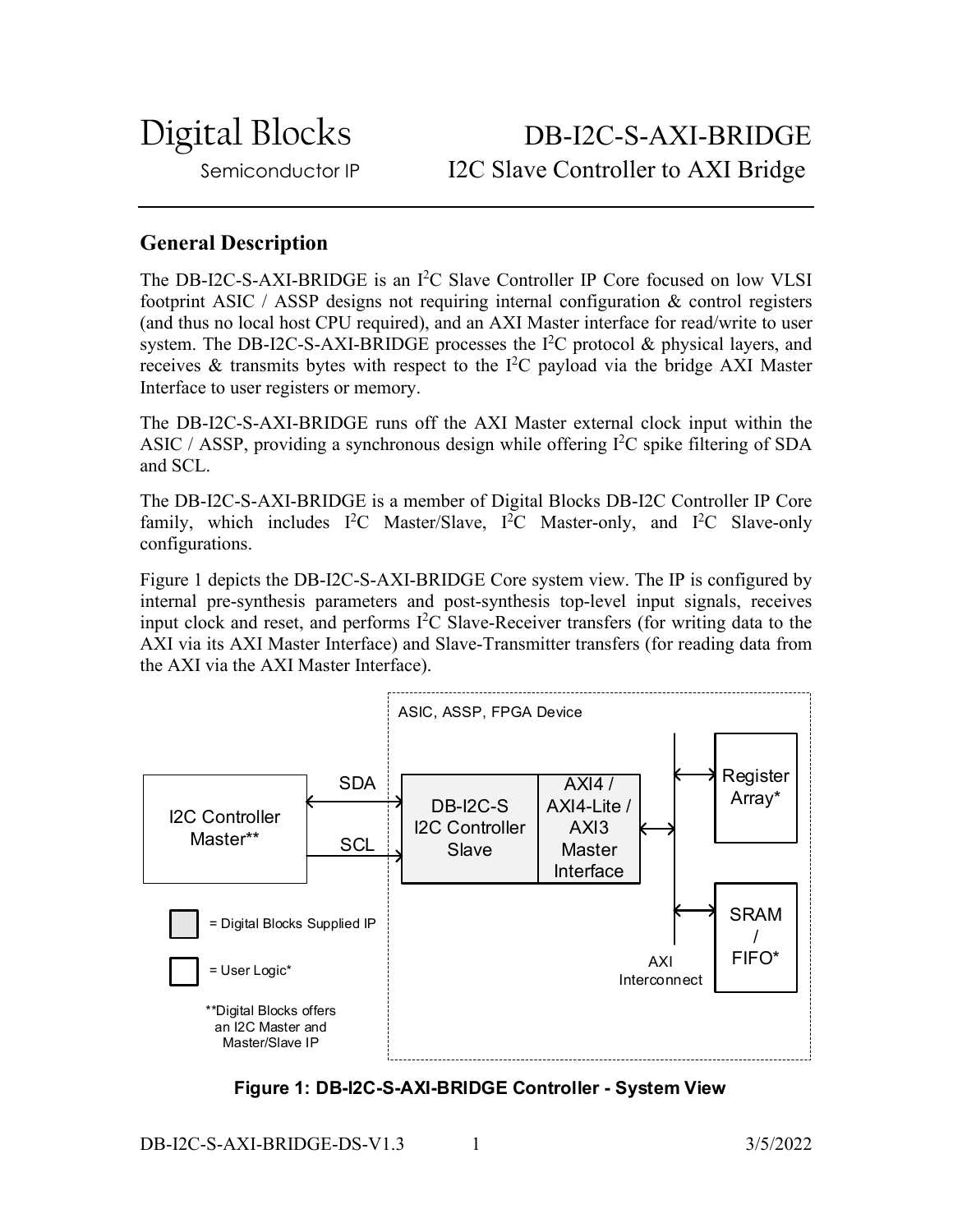## **Features**

- I2C Slave Controller Implements Slave-only protocol for smaller VLSI footprint, for applications requiring Slave–Receiver and Slave–Transmitter capability
- AXI Master Interface bridging the  $I^2C$  Bus to the AXI Bus
	- o AXI4, AXI4-Lite, and AXI3 releases
	- o AXI Master Read and write Channels
- Autonomous I2C Slave Controller:
	- o No local CPU host required
	- o No configuring of control/status registers
- Slave I<sup>2</sup>C Controller Modes:
	- o Slave Transmitter
	- o Slave Receiver
- Supports five I2C bus speeds:
	- o Standard Mode (100 Kb/s)
	- o Fast Mode (400 Kb/s)
	- o Fast Mode plus (1 Mbit/s)
	- o Ultra fast mode (5 Mbit/s)
	- o Hs-mode (3.4 Mbit/s)
- 7- or 10-bit I2C Slave ID addressing, SCL Low Wait States
- Digital filter for the received SDA and SCL lines
- Compliance with I2C specifications:
	- o Philips The I2C-Bus Specification, Version 2.1, January 2000
	- o NXP Rev 7.0 October 1, 2021
- Fully-synchronous, synthesizable Verilog RTL core, with rising-edge clocking, no gated clocks, and no internal tri-states, for easy integration into FPGA or ASIC design flows.

# **Pin Description**

The DB-I2C-S-AXI-BRIDGE I2C Slave Controller interface signals are listed in Table 1.

| <b>Name</b>                              | Type   | <b>Description</b> |
|------------------------------------------|--------|--------------------|
| <b>I2C Bus Interface</b>                 |        |                    |
| <b>SDAI</b>                              | Input  | Serial Data        |
| <b>SDAO</b>                              | Output | Serial Data        |
| <b>SCLI</b>                              | Input  | Serial Clock Line  |
| <b>AXI Master Interface</b>              |        |                    |
| See AMBA AXI and ACE Specification, 2021 |        |                    |

### **Table 1: DB-I2C-S-AXI-BRIDGE – I/O Pin Description**